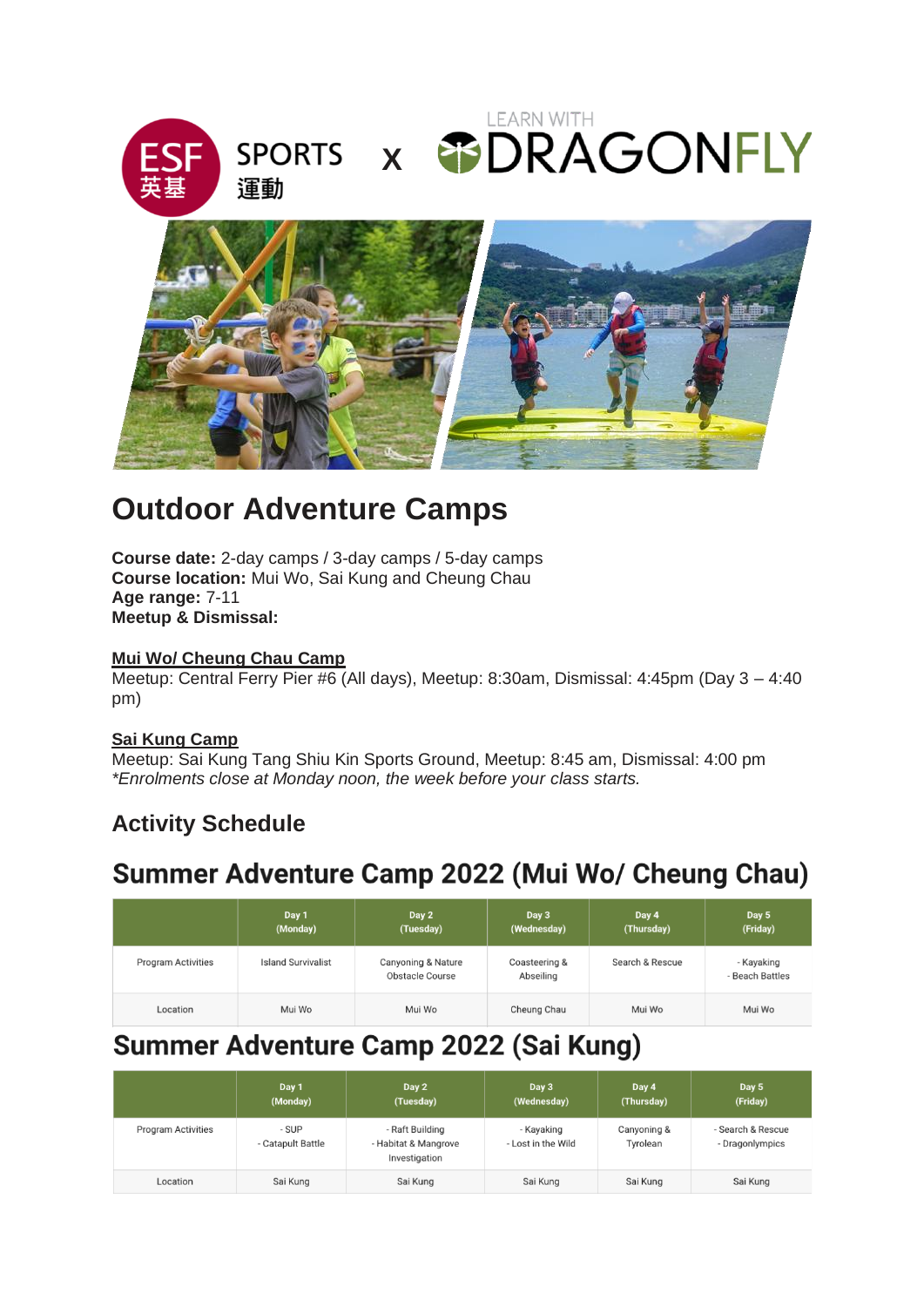

# **Activity Descriptions for Summer Programme**

| <b>Canyoning</b>                                             | Students will venture up a canyon navigating their way through a rocky<br>riverbed by scrambling over rocks, splashing through water, walking on<br>dirt trails and exploring the environment around them in the process. At<br>points staff will lead the way, but students will also get the opportunity in<br>sections to choose their own path.                                                                                                                                                                                |
|--------------------------------------------------------------|------------------------------------------------------------------------------------------------------------------------------------------------------------------------------------------------------------------------------------------------------------------------------------------------------------------------------------------------------------------------------------------------------------------------------------------------------------------------------------------------------------------------------------|
| Kayaking                                                     | They will play a selection of games designed to help them become more<br>comfortable both on and in the sea and to develop basic boat movement<br>skills of forwards, backwards and turning paddle strokes from previous<br>experience and add new strokes and techniques.                                                                                                                                                                                                                                                         |
| <b>Survival Skills:</b><br><b>First Aid</b>                  | Students are introduced to the basics of emergency response, including<br>assessing patients and bandaging injuries. They will use skills learned in<br>improvised building and survival skills to respond to a scenario in which<br>they need to treat and transport an injured patient.                                                                                                                                                                                                                                          |
| Standup-<br>paddling (SUP)                                   | Students practice standing and maneuvering on stand-up paddleboards<br>while completing small challenges and playing games in the bay. In<br>addition they will learn new strokes to be able to steer and make headway<br>more efficiently. They will also be able to go on a short journey around the<br>coastline.                                                                                                                                                                                                               |
| <b>Raft Building</b>                                         | Raft-building employs many of the same skills as catapult building, but<br>introduces more complexity and a high-dynamic element. Students are<br>given a few minutes to design a raft and then have up to an hour to create<br>it using bamboo, rope and innertube. Once they have created their raft<br>they don personal flotation devices and take it on the water for a test run.                                                                                                                                             |
| Improvised<br><b>Building:</b><br><b>Catapult</b><br>Launch! | Catapult building is the foundation of our improvised building activities,<br>requiring teamwork, problem solving and creative thinking. Students are<br>given a set of materials to construct a catapult within a given time.<br>Students will first plan together by sketching in journals or building a mini<br>model. After initial construction and testing, students are given time to<br>discuss their catapult and make changes. At the end of building, teams<br>will launch sponges at each other using their catapults. |
| Improvised<br><b>Building: Knot</b><br>So Fast!              | Students will learn different knots such as clove hitch, lashing, which they<br>will then use and apply on activity to build their catapults and raft.                                                                                                                                                                                                                                                                                                                                                                             |
| Improvised<br><b>Building:</b><br><b>Flagpole Hoist!</b>     | Students will design and build their own team flags. They will choose a<br>name and be encouraged to debate their design. Afterwards, the group<br>will then design and erect a flagpole to display their flags.                                                                                                                                                                                                                                                                                                                   |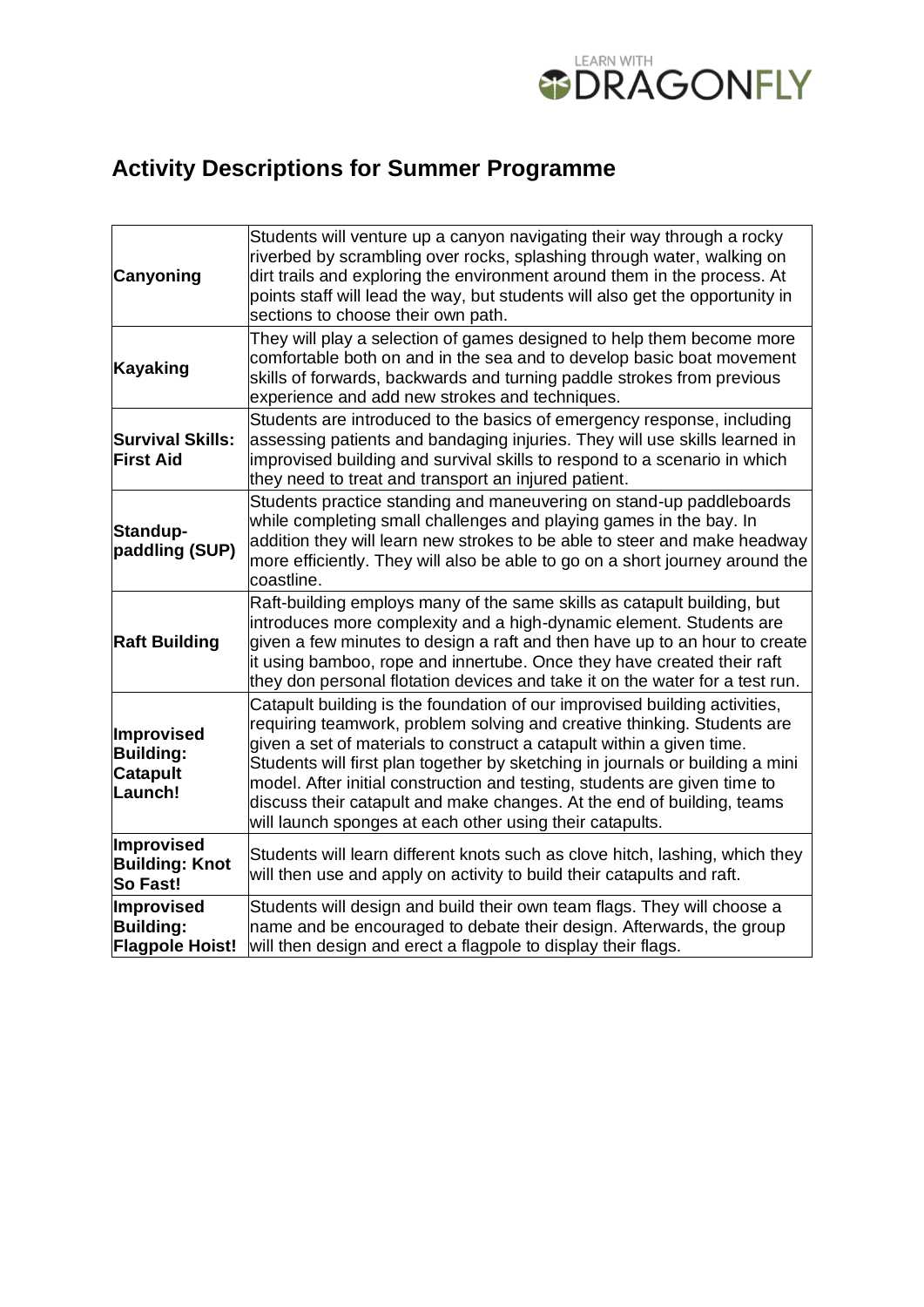

### **FAQ**

### **1. Who are the program instructors?**

Our staff are experts in outdoor education and facilitating adventure activities. All instructors have received Dragonfly training, passed local police checks, hold first aid qualifications, and for many, possess relevant internationally recognized outdoor certifications.

### **2. What is the instructor to participant ratio on programmes?**

All activities are staffed with least one instructor per every eight participants (1:8)

### **3. What should participants wear or bring with them?**

Confirmed registrations will receive a full packing list via e-mail, or you may download a copy of the document [here.](https://drive.google.com/file/d/12HDqCzlrhO5ZqM6Wo1rlx8i5rDtrWF6R/view?usp=sharing) We recommend that all participants wear light-weight clothing that protects them from sun exposure and sturdy shoes, whilst bringing a full change of clothes in their backpack. There will be time to get changed at the end of each day.

Participants should also bring their own packed lunch and snacks each day (containing no nuts or seafood), as well as two large (1 liter) filled water bottles. Water refills will be provided throughout the day.

#### **4. Can participants join if they do not know how to swim?**

Yes! For water activities, participants will wear Personal Flotation Devices (PFDs), and will be supervised at all times.

### **5. Where should participants be dropped off or collected?**

For Sai Kung programs, the meeting and dismissal point is Tang Shiu Kin Sports Ground in Sai Kung town center. From there, Dragonfly will arrange a bus to take participants to and from the activity location each day.

For Mui Wo/Cheung Chau programs, the meeting and dismissal point is Central Ferry Pier No. 6. From there, Dragonfly will take participants to board the ferry to Mui Wo/Cheung Chau. Please note that participants need to bring a topped up Octopus card to pay for the ferry fare themselves. Alternatively, participants can choose to meet us at the ferry pier in Mui Wo or Cheung Chau (on Wednesdays). This option can be selected on the registration form.

For all programs, we ask that participants arrive early, as late-comers may not be able to join the program if they miss the bus or ferry.